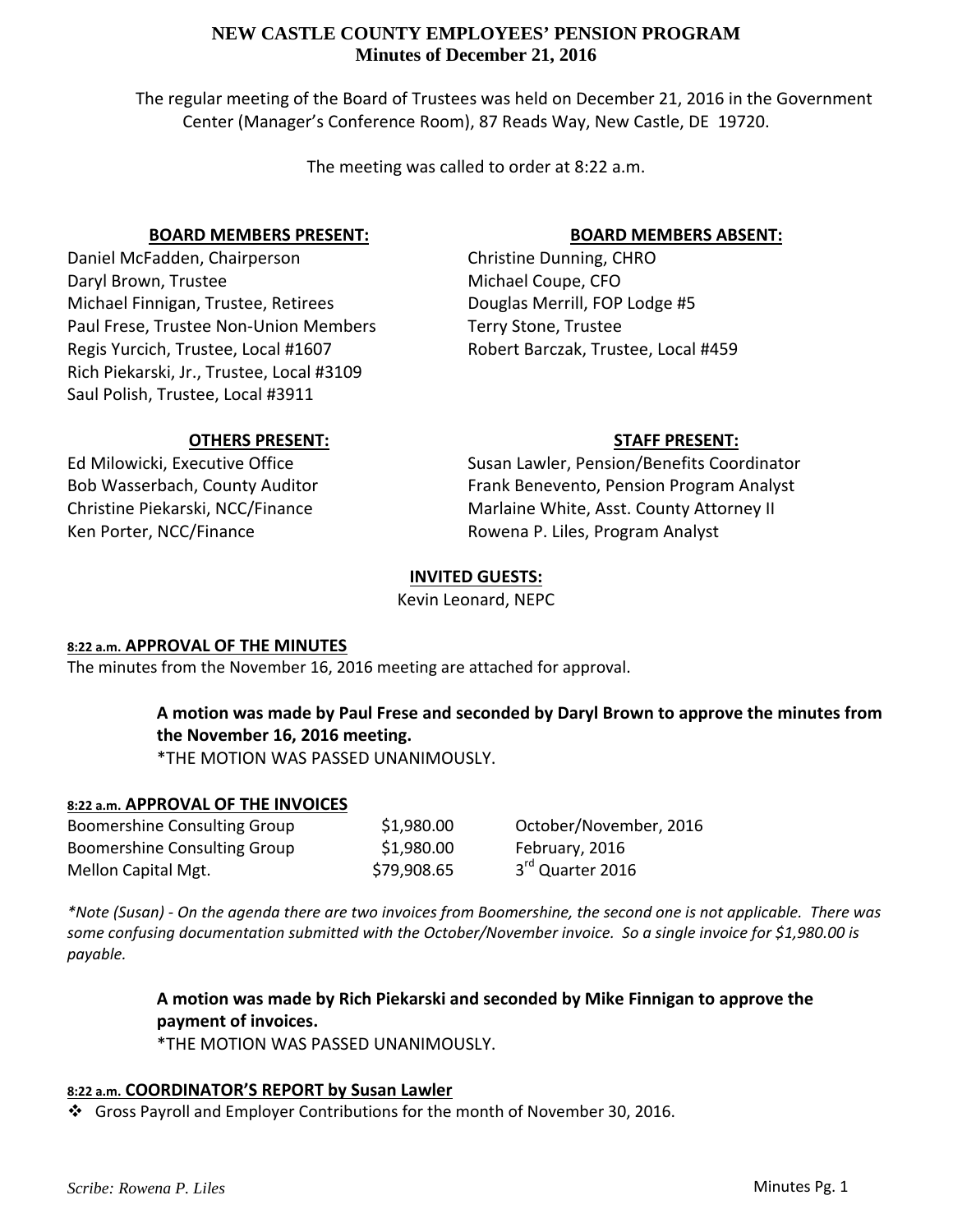## **8:23 a.m. APPROVAL OF THE APPLICATIONS FOR BENEFITS**

| <b>Service Retirements</b> |            |            |        |  |
|----------------------------|------------|------------|--------|--|
| Michael Coupe              | \$9,395.30 | 12/17/2016 | RetGen |  |
| Geraldine M. Stephey       | \$170.00   | 01/27/2017 | SCGPen |  |
| Charles J. Rudloff         | \$4,306.74 | 12/31/2016 | RetGen |  |
| Norma Usilton              | \$360.00   | 11/10/2016 | SCGPen |  |
| Sharon Agnew               | \$4,455.38 | 12/03/2016 | RetGen |  |
| <b>DELPEN Retirements</b>  |            |            |        |  |

**Name Effective** Bradley L. Norris 12/19/2016

# **BENEFIT RECALCULATION**

Pursuant to the contract negotiations between AFSCME Local 3109, 3911, FOP/Sheriff's and New Castle County retroactive to April 1, 2016, benefits for the retiree named below are recalculated as follows.

| <b>Name</b>                            | <b>Revised Monthly Benefit</b> |             | <b>Difference</b> | <b>Effective</b> |                   |
|----------------------------------------|--------------------------------|-------------|-------------------|------------------|-------------------|
| Abbott, Robert                         | (RetPol)                       | \$4,945.82  | \$75.21           |                  | July 16, 2016     |
| Abele Jr., Joseph                      |                                | \$4,309.41  | \$2.39            |                  | June 1, 2016      |
| Bieri, Kenneth                         |                                | \$6,529.14  | \$11.11           |                  | October 4, 2016   |
| Caruso, Christine                      | (RetPol)                       | \$5,154.09  | \$99.04           |                  | September 6, 2016 |
| Christie, Sharon                       |                                | \$1,178.85  | \$1.58            |                  | July 30, 2016     |
| DiVirgilio, Stephen                    | (RetPol)                       | \$5,719.63  | \$32.70           |                  | April 12, 2016    |
| Jamison, Matthew                       | (RetPol)                       | \$9,653.87  | \$24.07           |                  | July 2, 2016      |
| Messner, Karen                         | (RetPol)                       | \$4,708.06  | \$90.47           |                  | September 3, 2016 |
| Obusek, Suzanne                        |                                | \$2,062.17  | \$1.86            |                  | July 2, 2016      |
| Piectrazak, Tamera                     |                                | \$4,119.13  | \$1.23            |                  | May 7, 2016       |
| Roberts, Connie                        |                                | \$1,477.84  | \$2.09            |                  | September 6, 2016 |
| Ruberto Jr., Frank                     |                                | \$4,621.05  | \$9.54            |                  | November 1, 2016  |
| Saltsman, Richard                      |                                | \$2,675.31  | \$2.23            |                  | July 9, 2016      |
| Shinn, Holly                           |                                | \$1,500.47  | \$2.12            |                  | September 1, 2016 |
| Woods, Patricia                        |                                | \$4,148.14  | \$1.16            |                  | May 21, 2016      |
| APPROVAL OF THE LUMP SUM BENEFITS      |                                |             |                   |                  |                   |
| Michelle Wilson (Larry Hall, Sr.)      |                                | \$3,304.30  | December 1, 2016  |                  | RetGen            |
| <b>Survivor Benefit</b>                |                                |             |                   |                  |                   |
| Jane A. Walls (Greene Walls)           |                                | \$150.00    | December 9, 2016  |                  |                   |
| <b>APPROVAL OF THE REFUND BENEFITS</b> |                                |             |                   |                  |                   |
| Robert Ferguson                        |                                | \$3,724.02  | <b>CPEMS</b>      |                  |                   |
| Monica Fort                            |                                | \$4,227.72  | <b>CPEMS</b>      |                  |                   |
| Juli Laverty                           |                                | \$4,291.14  | <b>CPEMS</b>      |                  |                   |
| Ashley Bowman                          |                                | \$130.41    | <b>CPEMS</b>      |                  |                   |
| <b>Jillian Thomas</b>                  |                                | \$3,932.69  | <b>CPGen</b>      |                  |                   |
| Mark Twyman                            |                                | \$11,416.71 | RetAMD            |                  |                   |
| Deadra Boardman                        |                                | \$455.78    | CPGen             |                  |                   |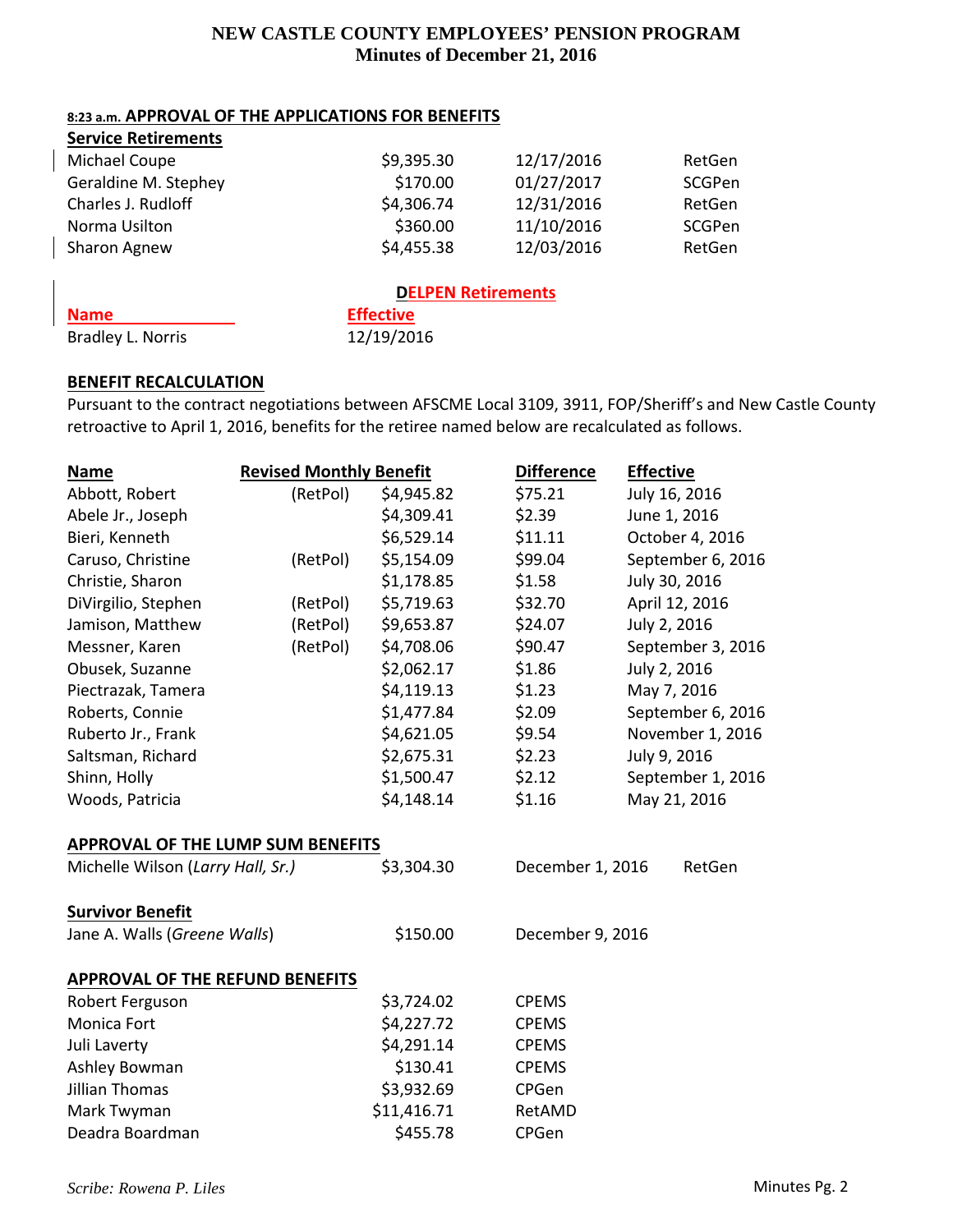# **APPROVAL OF THE REFUND BENEFITS (Cont'd)**

\*Note (Saul) – There are just two things I want to point out. The names at the top with the list of recalculations for *Karen Caruso should be Christine Caruso and Karen Messner has her first and last name transposed.*

> **A motion was made by Saul Polish and seconded by Mike Finnigan to approve the service retirement, benefit recalculation, lump sum, survivor and refund benefits.** \*THE MOTION WAS PASSED UNANIMOUSLY.

## **FOR INFORMATION AL PURPOSES ONLY**

## **8:26 a.m. CAPITAL CALLS**

|                                | $\triangleright$ Northstar Mezzanine Partners     | \$179,820    | November 29, 2016 |  |  |  |
|--------------------------------|---------------------------------------------------|--------------|-------------------|--|--|--|
|                                | $\triangleright$ Brookfield Capital Partners Fund | \$587,963.27 | December 2, 2016  |  |  |  |
|                                | $\triangleright$ HarbourVest Partners             | \$58,633.00  | December 19, 2016 |  |  |  |
|                                | $\triangleright$ Northstar Mezzanine Partners     | \$211,455.00 | December 29, 2016 |  |  |  |
| <b>DISTRIBUTION OF CAPITAL</b> |                                                   |              |                   |  |  |  |
|                                | <b>Lexington Partners</b>                         | \$24,594.00  | November 30, 2016 |  |  |  |

## **8:26 a.m. OLD BUSINESS**

 Update – (Frank Benevento) ‐ *Pension Section staffing ‐ The staffing request document has been distributed electronically to the members. Has everyone had a chance to review the document? In summary, the accompanying appendices document support the benefits staff request to add a staff member, and to align pay grades for the Pension System Coordinator and Pension Program Analyst commensurate with job* responsibilities of like classifications and that's in brief. Are there any specific questions anyone may have *regarding what was supplied?*

Dan – We've chatted about this on a couple of occasions. I'm not sure there is anything from my end. Any other *trustees have questions or comments.*

Paul - Before we take it to a vote, to change the job classification isn't there a process that takes place internally *in HR to reclassify a position?*

Susan – It's not a request for reclassification. It is a request for a change in compensation. Much like we did *with Rowena. Rowena actually changed from one job to another.*

Paul *– It's a paygrade change. So there is a process that usually takes place to do that?*

Susan – There is, but because we are asking for the funding to be from the trust, we wanted to have the trust be *okay with that before we go through that formal process.*

Marlaine – Anything that is for administration of the pension the trust is allowed to have administrative costs covered. You can either have the County employees do it or all of a sudden decide to have a new administrative *body contracted out to handle pension administration.*

Paul – Which one comes first though the job class study or the funding for the job classes that don't exist today?

Marlaine  $-1$  don't know that there is a particular way to do it. I quess they don't want to go through it unless the trust would be willing to actually increase the payment to those who do the administrative work of the trust.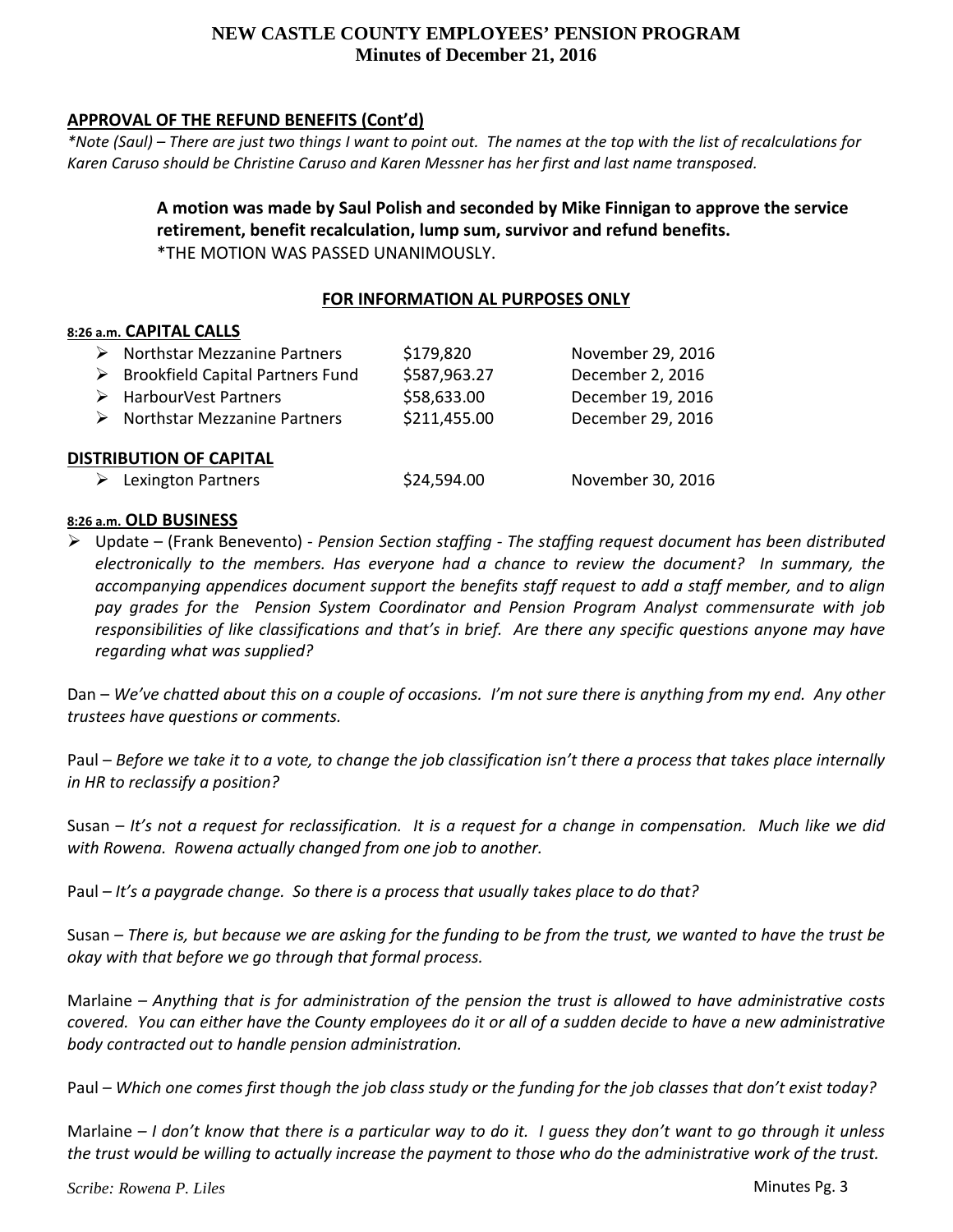## **OLD BUSINESS (Cont'd)**

*A discussion was held on the topic.* 

*The Board has recommended the following:*

- *1. The job description be revised.*
- *2. A breakdown and allocation of new staff persons costs and what they would be between County and pension trust.*
- 3. A more concise summary of positions within the unit and to see the breakout between the pension trust *cost related and county costs for the Board to review.*

**A motion was made by Regis Yurcich and seconded by Daryl Brown to table the Pension Section Staffing decision due to the Board requiring more information and the absences of the Chief Human Resources Officer and Chief Financial Officer.** \*THE MOTION WAS PASSED UNANIMOUSLY.

 Update – (Frank Benevento) ‐ Boomershine Consulting Group contract – *Judi and Frank worked to finalize* the contract. It is now ready for the CHRO's signature, but she will not be available to sign it until early next *week. It will be effective with the date of the Chief Human Resources Officers signing.*

Susan – Technically, I'm acting CHRO this week, but I don't know that it's appropriate because it is contract for pension services. I think waiting until Monday would be appropriate for Christine to do that, as the official administrator. Dave has already returned his copies. We are ready to wrap this up and move forward.

 Update – (Frank Benevento) ‐ BlackRock Strategic Income Group allocation funding – *A couple of meetings* ago we approved \$27 million dollars for Blackrock and it was for half the portion of the funding. We need to fund the second half of dollars to the fund. NEPC recommends splitting it equally from Income Research & *Mgt. and Loomis Sayles, as we did previously.*

> **A motion was made by Saul Polish and seconded by Daryl Brown to approve the second half of funding of Blackrock Strategic Income Group with funds coming from Income Research & Mgt. and Loomis Sayles to be finalized by the second week of January 2017.** \*THE MOTION WAS PASSED UNANIMOUSLY.

## **8:49 a.m. NEW BUSINESS**

 Discussion on Certificate of Achievement in Public Plan Policy (CAPPP) training for Pension Trustees (Frank Benevento) – *On January 16, 2008, there was a motion made by Bill Harden to schedule new trustees for* CAPPP training, as soon as they're appointed. That is more housecleaning and based on my review of CAPPP certificates that we have on file there is only 50/60% of board members that are CAPPP trained. I would *recommend a discussion on allowing the board members to attend CAPPP training as a requirement and give* a new board member maybe 12 months to obtain their certificate. With regards to the certificate there is two parts. A pension benefits portion and a health benefit portion. We may recommend that this board, since we only deal with pension benefits, only require the pension portion of the CAPPP certificate; or just *retain both and we can provide an updated list of who has it and doesn't.* 

Susan – Just to elaborate CAPPP training is a four day session that is held in a variety of locations throughout the year. So for example Chicago is quite often where it's held and there is a small college near Chicago that people go in for two days training for pension and two days training, if applicable, for health and welfare. There is a test that is required at the end of that training. It's not a conference, it's really a class and it was previously